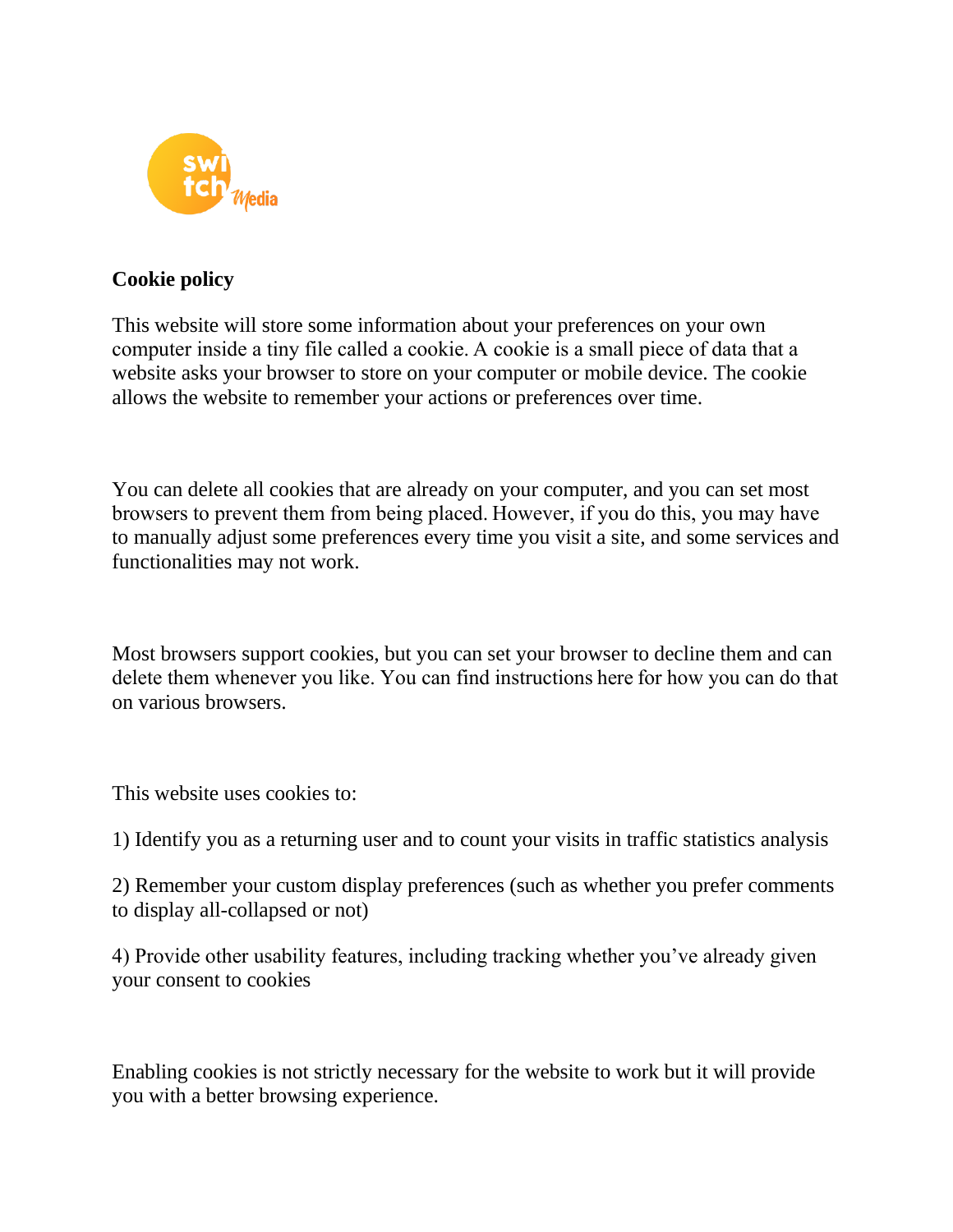The cookie-related information is not used to identify you personally and is not used for any purpose other than those described here.

There may also be other types of cookies created after you've visited this website. This site uses Google Analytics, a popular web analytics service that uses cookies to help to analyze how users use the site. The information generated by the cookie about your use of this website (including your IP address) will be transmitted to and stored by Google on servers in the United States. Google will use this information for the purpose of evaluating your use of other website, compiling reports on website activity, and providing other services relating to website activity and internet usage. Google may also transfer this information to third parties where required to do so by law, or where such third parties process the information on Google's behalf. Google undertakes not to associate your IP address with any other data held by Google.

## **Third Party Advertising**

This site has third-party advertising companies serving ads to you when you visit. These companies may store information about your visits here and to other websites in order to provide you with relevant advertisements about goods and services. For example, if they know what ads you are shown while visiting this site, they can be careful not to show you the same ones repeatedly.

These companies may employ cookies and other identifiers to gather information which measures advertising effectiveness. The information is generally not personally identifiable unless, for example, you provide personally identifiable information to them through an ad or an email message.

They do not associate your interaction with unaffiliated sites with your identity in providing you with interest-based ads.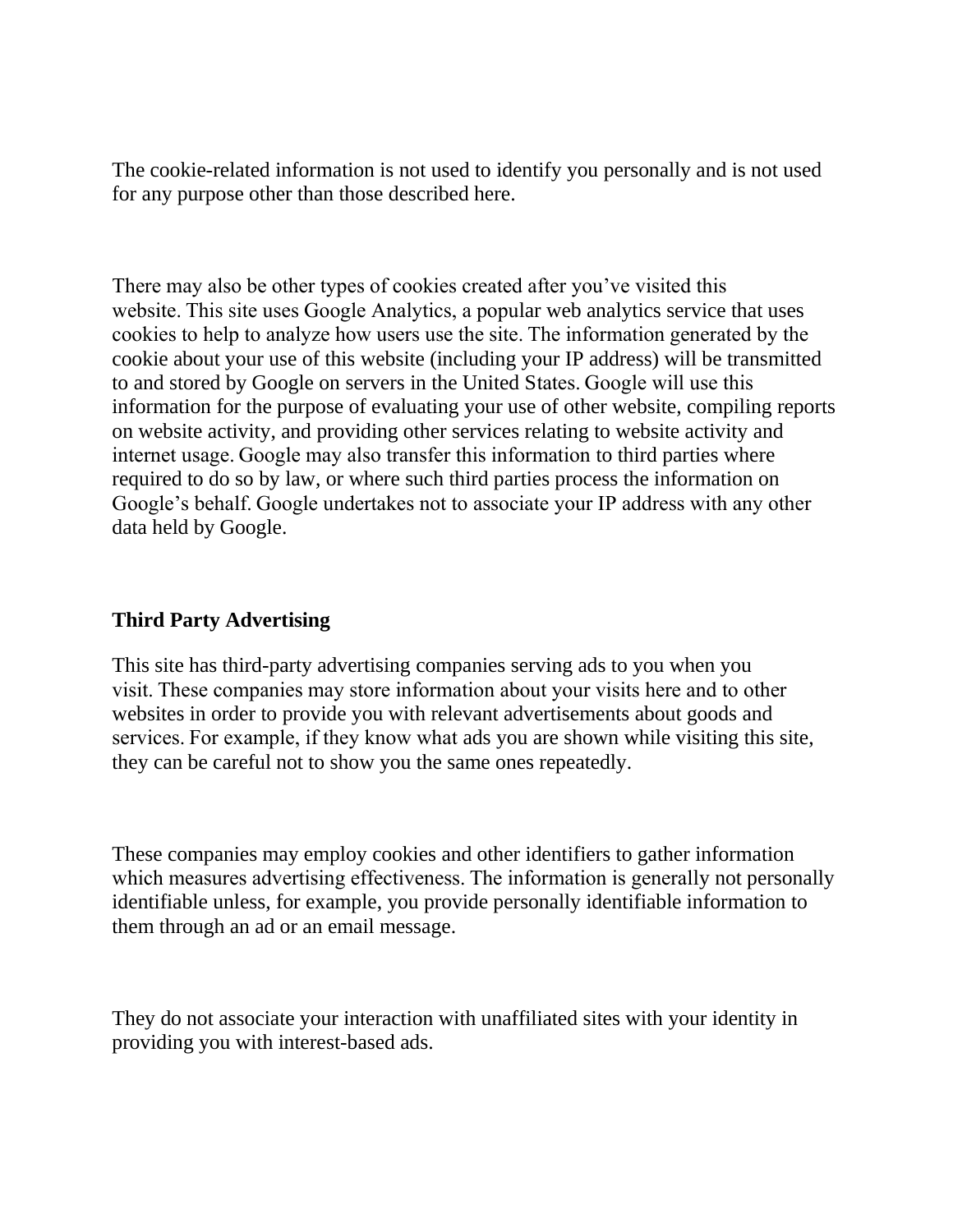This site does not provide any personal information to advertisers or to third party sites. Advertisers and other third-parties (including the ad networks, ad-serving companies, and other service providers they may use) may assume that users who interact with or click on a personalized ad or content are part of the group that the ad or content is directed towards (for example, readers in the Pacific Northwest who read certain types of articles). Also, some third-party cookies may provide them with information about you (such as the sites where you have been shown ads or demographic information) from offline and online sources that they may use to provide you more relevant and useful advertising.

To learn more about what options you have about limiting the gathering of information by third-party ad networks, you can consult the website of the Network Advertising Initiative.

You can opt out of participating in interest-based advertising networks, but opting out does not mean you will no longer receive online advertising. It does mean that the companies from which you opted out will no longer customize ads based on your interests and web usage patterns using cookie-based technology.

## **Sharing Information**

This site does not sell, rent, or disclose to outside parties the information collected here, except as follows:

(a) Affiliated Service Providers: This site has agreements with various affiliated service providers to facilitate the functioning of the site. For example, the site may share your credit card information with the credit card service provider to process your purchase. All administrative service providers that this site uses are required to have the same level of privacy protection as this site does, and therefore your information will be handled with the same level of care. Additionally, for example, this site may use analytic or marketing services such as Google Analytics, Google AdSense, Taboola, or RevContent, to which collection you hereby unconditionally consent.